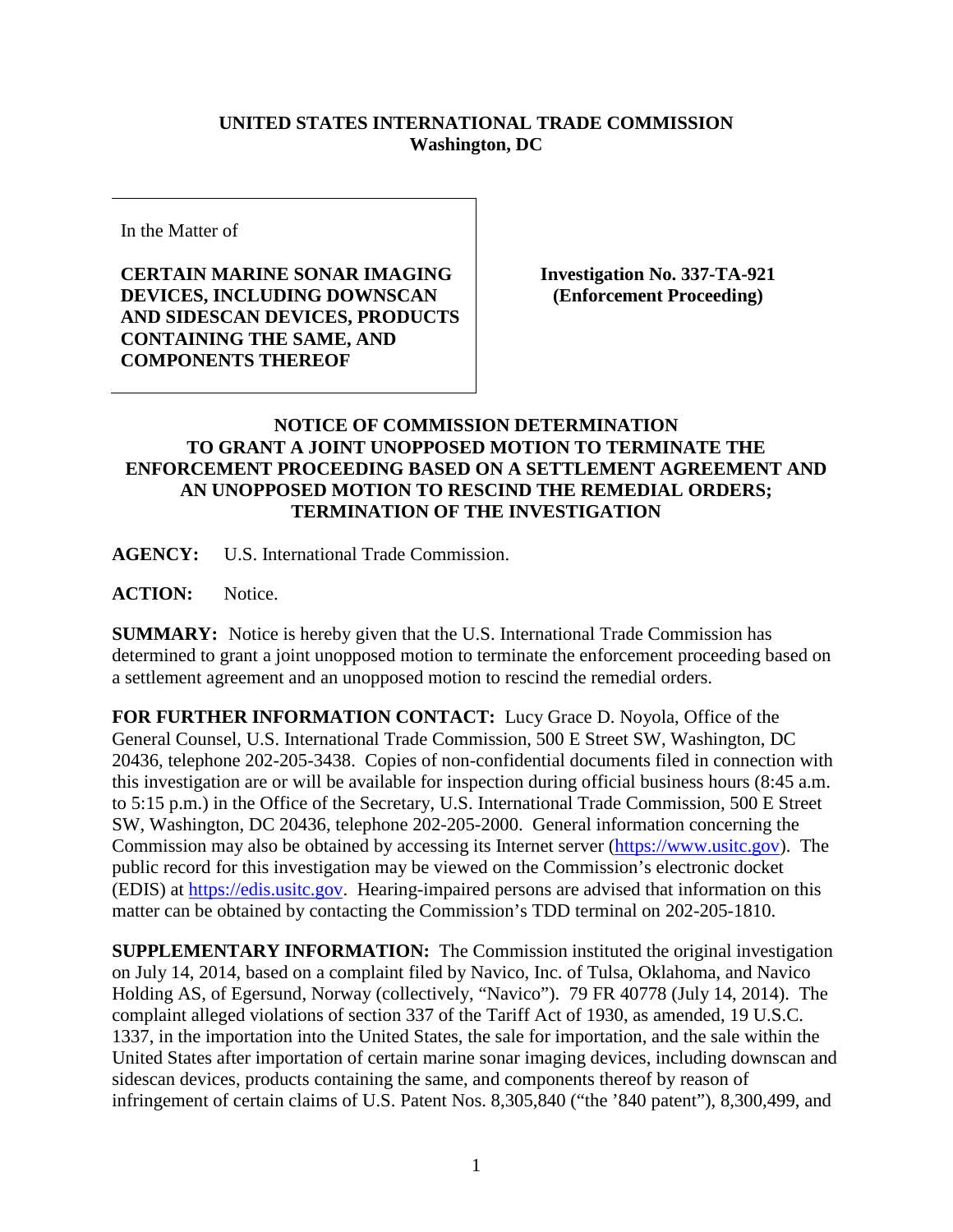8,605,550 ("the '550 patent"). *Id*. The named respondents included Garmin International, Inc. and Garmin USA, Inc., each of Olathe, Kansas (collectively, "Garmin"), and Garmin (Asia) Corporation of New Taipei City, Taiwan. *Id*. The Office of Unfair Import Investigations was also named as a party. *Id*.

On December 1, 2015, the Commission found a violation of section 337 based on infringement of certain claims of the '840 and '550 patents. 80 FR 76040, 76040-41 (Dec. 7, 2015). The Commission issued a limited exclusion order prohibiting Garmin and Garmin (Asia) Corporation from importing certain marine sonar imaging devices, including downscan and sidescan devices, products containing the same, and components thereof that infringe claims 1, 5, 7, 9, 11, 16-19, 23, 32, 39-41, and 70-72 of the '840 patent and claims 32 and 44 of the '550 patent. *Id.* The Commission also issued cease and desist orders against Garmin and Garmin (Asia) Corporation, prohibiting the sale and distribution within the United States of articles that infringe certain claims of the '840 and '550 patents. *Id.* at 76041.

On August 18, 2016, the Commission issued a modified limited exclusion order. Notice (Aug. 18, 2016).

On October 17, 2016, the Commission instituted the subject enforcement proceeding based on a complaint filed by Navico, alleging that Garmin violated the cease and desist orders issued in the original investigation. 81 FR 71531, 71531-32 (Oct. 17, 2016). On May 25, 2017, the presiding administrative law judge ("ALJ") issued an enforcement initial determination finding that Garmin violated the cease and desist orders. The ALJ also recommended imposition of a civil penalty of approximately \$37 million if the Commission found a violation of the cease and desist orders.

On June 13, 2017, the U.S. Court of Appeals for the Federal Circuit issued a decision in *Garmin International, Inc. v. International Trade Commission* (No. 16-1572), finding invalid as obvious all claims covered by the remedial orders and reversing the Commission's final determination of a section 337 violation. On October 31, 2017, the Federal Circuit issued a mandate in accordance with its June 13, 2017 judgment.

On November 1, 2017, Garmin filed a motion to terminate the enforcement proceeding in light of the reversal of the final determination of violation in the original investigation. On November 2, 2017, Garmin filed a motion to rescind the remedial orders. On November 13, 2017, Navico and OUII filed responses to Garmin's motion to terminate and motion to rescind the remedial orders. On November 17, 2017, Garmin filed a motion to file a reply. On November 28, 2017, Navico filed an opposition to Garmin's motion to file a reply.

On February 14, 2018, Navico and Garmin filed a joint motion to terminate the enforcement proceeding based on a settlement agreement. Public and confidential versions of the parties' settlement agreement are attached to the motion. The joint motion states that the settlement agreement resolves the dispute between Navico and Garmin in the enforcement proceeding and that "[t]here are no other agreements, written or oral, express or implied, between Navico and Garmin regarding the subject matter of this proceeding." The motion also states that "there no longer exists a basis upon which to continue this enforcement proceeding," that "termination of this proceeding pursuant to the [a]greement poses no threat to the public